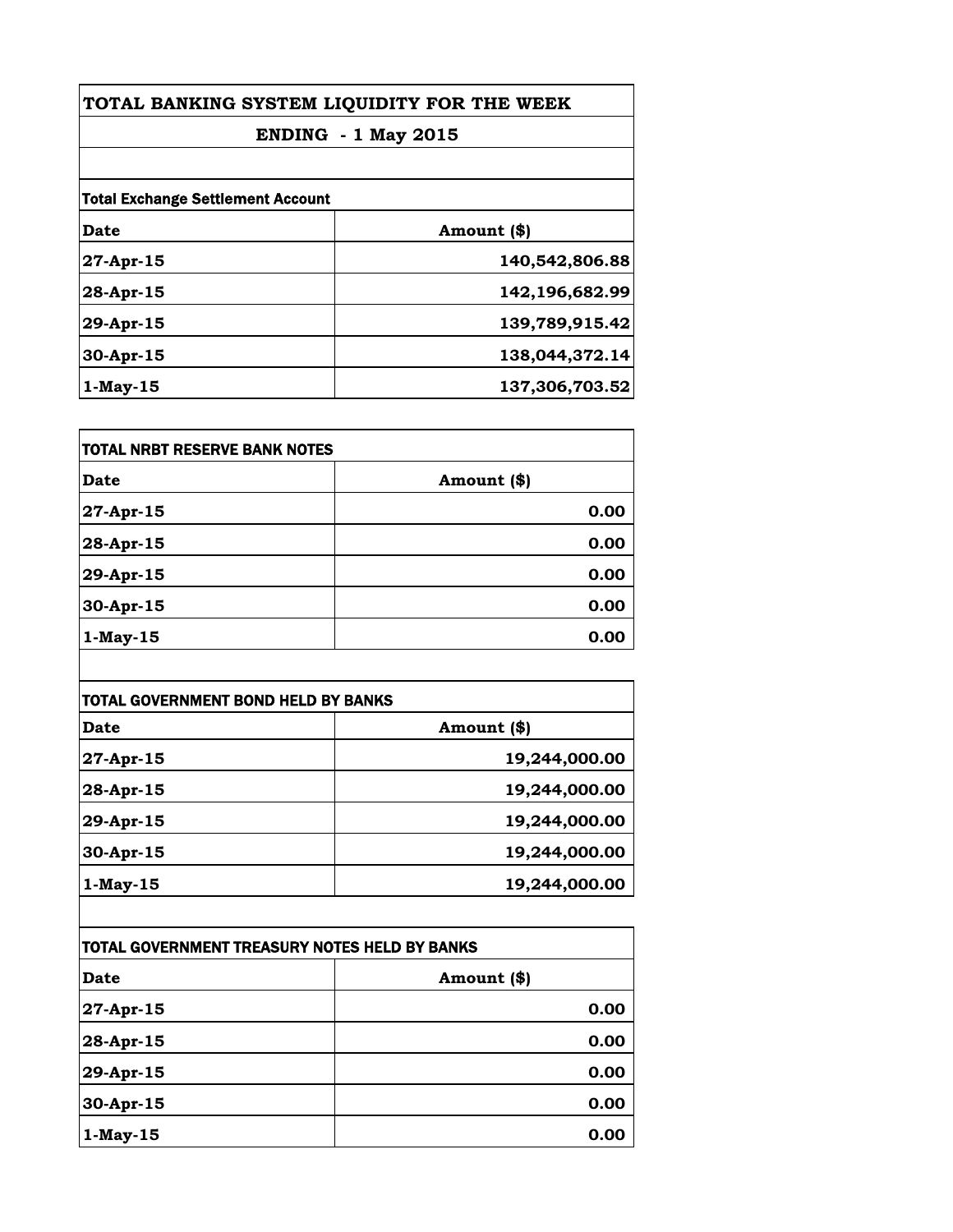| TOTAL BANKING SYSTEM LIQUIDITY FOR THE WEEK<br><b>ENDING - 8 May 2015</b> |                |
|---------------------------------------------------------------------------|----------------|
|                                                                           |                |
| <b>Total Exchange Settlement Account</b>                                  |                |
| Date                                                                      | Amount (\$)    |
| 4-May-15                                                                  | 137,777,927.41 |
| 5-May-15                                                                  | 137,985,786.83 |
| 6-May-15                                                                  | 136,847,854.82 |
| $7-May-15$                                                                | 137,330,076.19 |
| $8$ -May-15                                                               | 136,731,192.19 |

| TOTAL NRBT RESERVE BANK NOTES |             |
|-------------------------------|-------------|
| <b>Date</b>                   | Amount (\$) |
| 4-May-15                      | 0.00        |
| 5-May-15                      | 0.00        |
| 6-May-15                      | 0.00        |
| 7-May-15                      | 0.00        |
| 8-May-15                      | 0.00        |

| <b>TOTAL GOVERNMENT BOND HELD BY BANKS</b> |               |
|--------------------------------------------|---------------|
| Date                                       | Amount (\$)   |
| $4$ -May-15                                | 19,244,000.00 |
| $5$ -May-15                                | 19,244,000.00 |
| 6-May-15                                   | 19,244,000.00 |
| $7$ -May-15                                | 19,244,000.00 |
| 8-May-15                                   | 19,244,000.00 |

| TOTAL GOVERNMENT TREASURY NOTES HELD BY BANKS |             |
|-----------------------------------------------|-------------|
| <b>Date</b>                                   | Amount (\$) |
| 4-May-15                                      | 0.00        |
| 5-May-15                                      | 0.00        |
| 6-May-15                                      | 0.00        |
| 7-May-15                                      | 0.00        |
| 8-May-15                                      | 0.00        |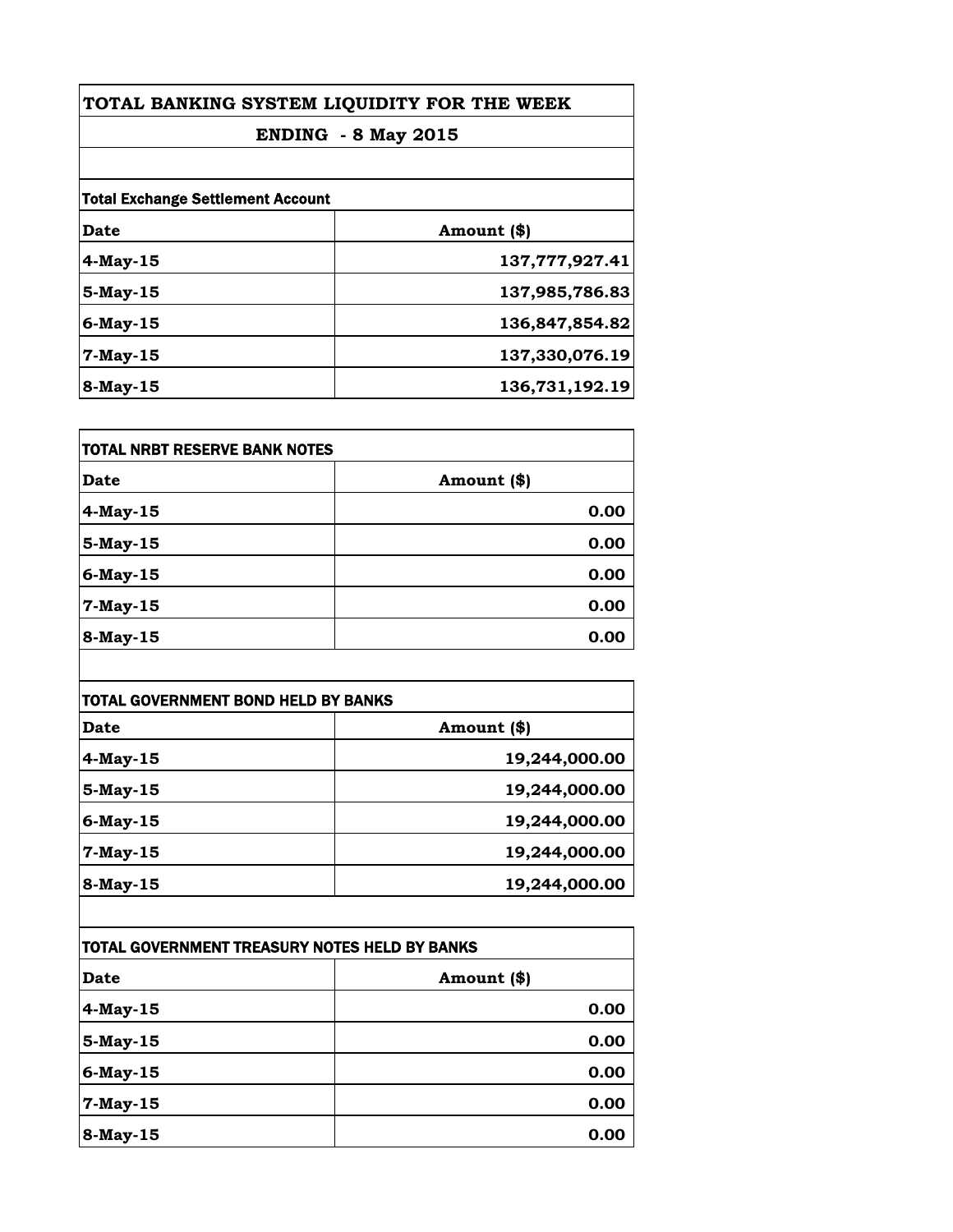| TOTAL BANKING SYSTEM LIQUIDITY FOR THE WEEK<br><b>ENDING - 15 May 2015</b> |                |                                          |             |  |
|----------------------------------------------------------------------------|----------------|------------------------------------------|-------------|--|
|                                                                            |                | <b>Total Exchange Settlement Account</b> |             |  |
|                                                                            |                | Date                                     | Amount (\$) |  |
| $11$ -May-15                                                               | 133,523,786.16 |                                          |             |  |
| $12$ -May- $15$                                                            | 134,281,875.31 |                                          |             |  |
| 13-May-15                                                                  | 133,960,102.63 |                                          |             |  |
| 14-May-15                                                                  | 134,278,252.98 |                                          |             |  |
| $15$ -May- $15$                                                            | 134,289,289.63 |                                          |             |  |

| <b>TOTAL NRBT RESERVE BANK NOTES</b> |             |
|--------------------------------------|-------------|
| Date                                 | Amount (\$) |
| 11-May-15                            | 0.00        |
| 12-May-15                            | 0.00        |
| 13-May-15                            | 0.00        |
| 14-May-15                            | 0.00        |
| 15-May-15                            | 0.00        |

| TOTAL GOVERNMENT BOND HELD BY BANKS |               |
|-------------------------------------|---------------|
| <b>Date</b>                         | Amount (\$)   |
| 11-May-15                           | 19,244,000.00 |
| 12-May-15                           | 19,244,000.00 |
| 13-May-15                           | 19,244,000.00 |
| 14-May-15                           | 19,244,000.00 |
| 15-May-15                           | 19,244,000.00 |

| TOTAL GOVERNMENT TREASURY NOTES HELD BY BANKS |             |
|-----------------------------------------------|-------------|
| <b>Date</b>                                   | Amount (\$) |
| 11-May-15                                     | 0.00        |
| 12-May-15                                     | 0.00        |
| 13-May-15                                     | 0.00        |
| 14-May-15                                     | 0.00        |
| 15-May-15                                     | 0.00        |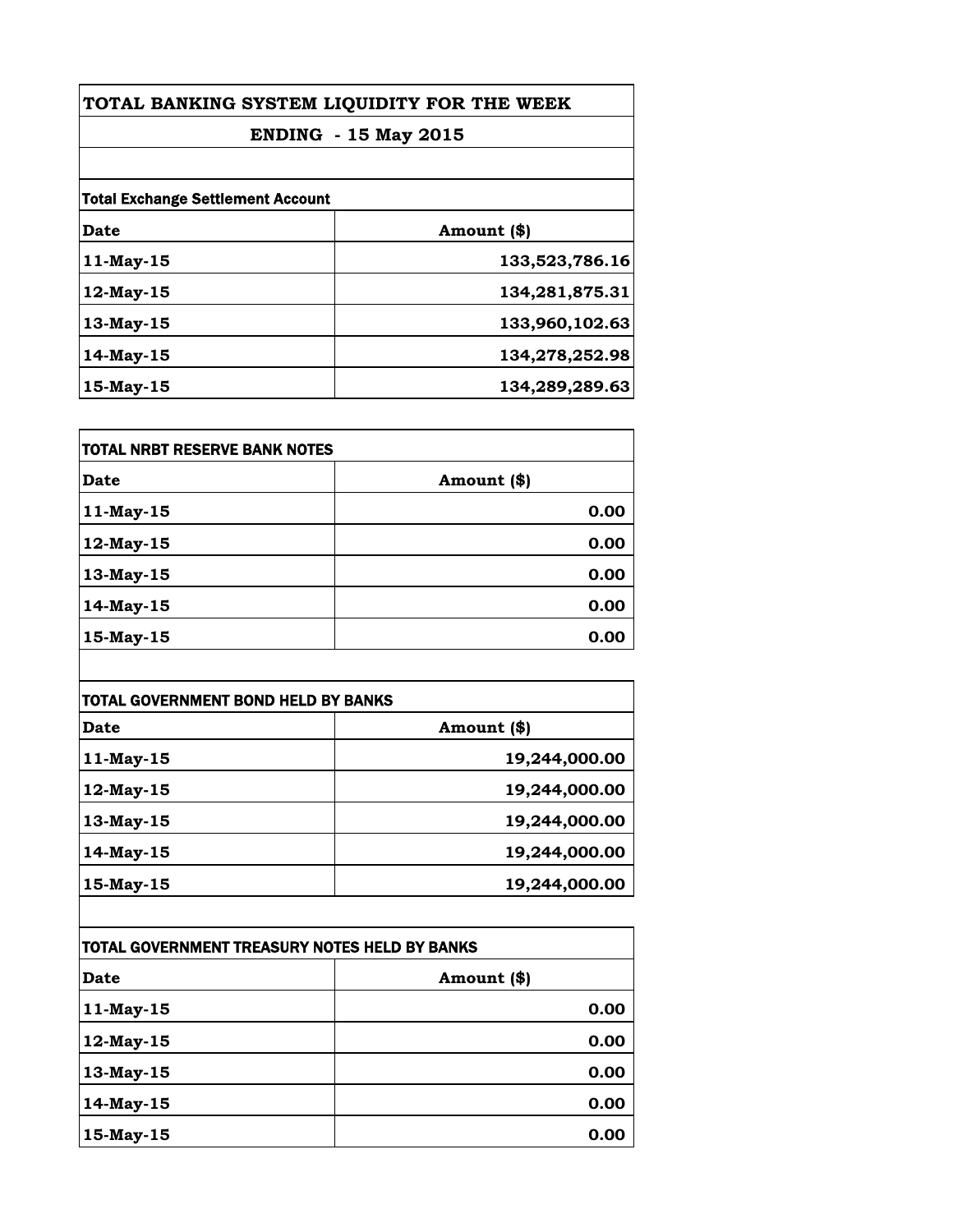| TOTAL BANKING SYSTEM LIQUIDITY FOR THE WEEK<br><b>ENDING - 22 May 2015</b> |                |  |
|----------------------------------------------------------------------------|----------------|--|
|                                                                            |                |  |
| <b>Total Exchange Settlement Account</b>                                   |                |  |
| Date                                                                       | Amount (\$)    |  |
| 18-May-15                                                                  | 135,726,691.45 |  |
| 19-May-15                                                                  | 136,684,811.45 |  |
| $20$ -May-15                                                               | 136,572,537.27 |  |
| 21-May-15                                                                  | 137,965,884.10 |  |
| $22$ -May-15                                                               | 138,675,853.47 |  |

| <b>TOTAL NRBT RESERVE BANK NOTES</b> |             |
|--------------------------------------|-------------|
| Date                                 | Amount (\$) |
| 18-May-15                            | 0.00        |
| 19-May-15                            | 0.00        |
| 20-May-15                            | 0.00        |
| 21-May-15                            | 0.00        |
| 22-May-15                            | 0.00        |

| TOTAL GOVERNMENT BOND HELD BY BANKS |               |
|-------------------------------------|---------------|
| <b>Date</b>                         | Amount (\$)   |
| 18-May-15                           | 19,244,000.00 |
| 19-May-15                           | 19,244,000.00 |
| 20-May-15                           | 19,244,000.00 |
| 21-May-15                           | 19,244,000.00 |
| 22-May-15                           | 19,244,000.00 |

| TOTAL GOVERNMENT TREASURY NOTES HELD BY BANKS |             |
|-----------------------------------------------|-------------|
| <b>Date</b>                                   | Amount (\$) |
| 18-May-15                                     | 0.00        |
| 19-May-15                                     | 0.00        |
| 20-May-15                                     | 0.00        |
| 21-May-15                                     | 0.00        |
| 22-May-15                                     | 0.00        |